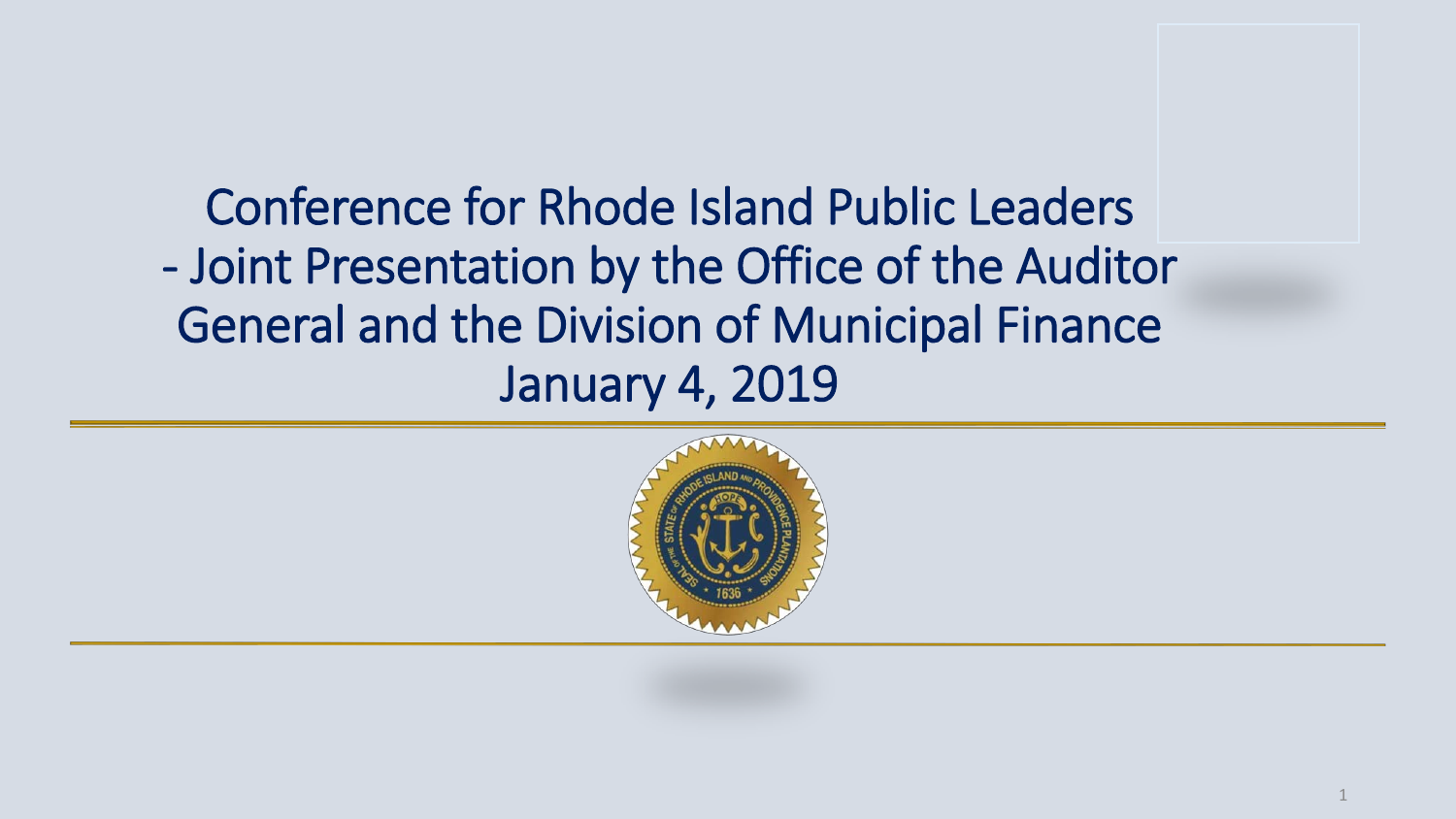# Presentation Overview

- Highlights of the State's oversight role with municipalities
- Municipal Transparency Portal
- Financial reporting requirements
- Laws governing municipal deficits
- Laws governing school deficits
- Property Tax Cap Report
- Key data sources that are available to guide decision-making
- What to look for in your municipality's annual audit reporting
- Resources

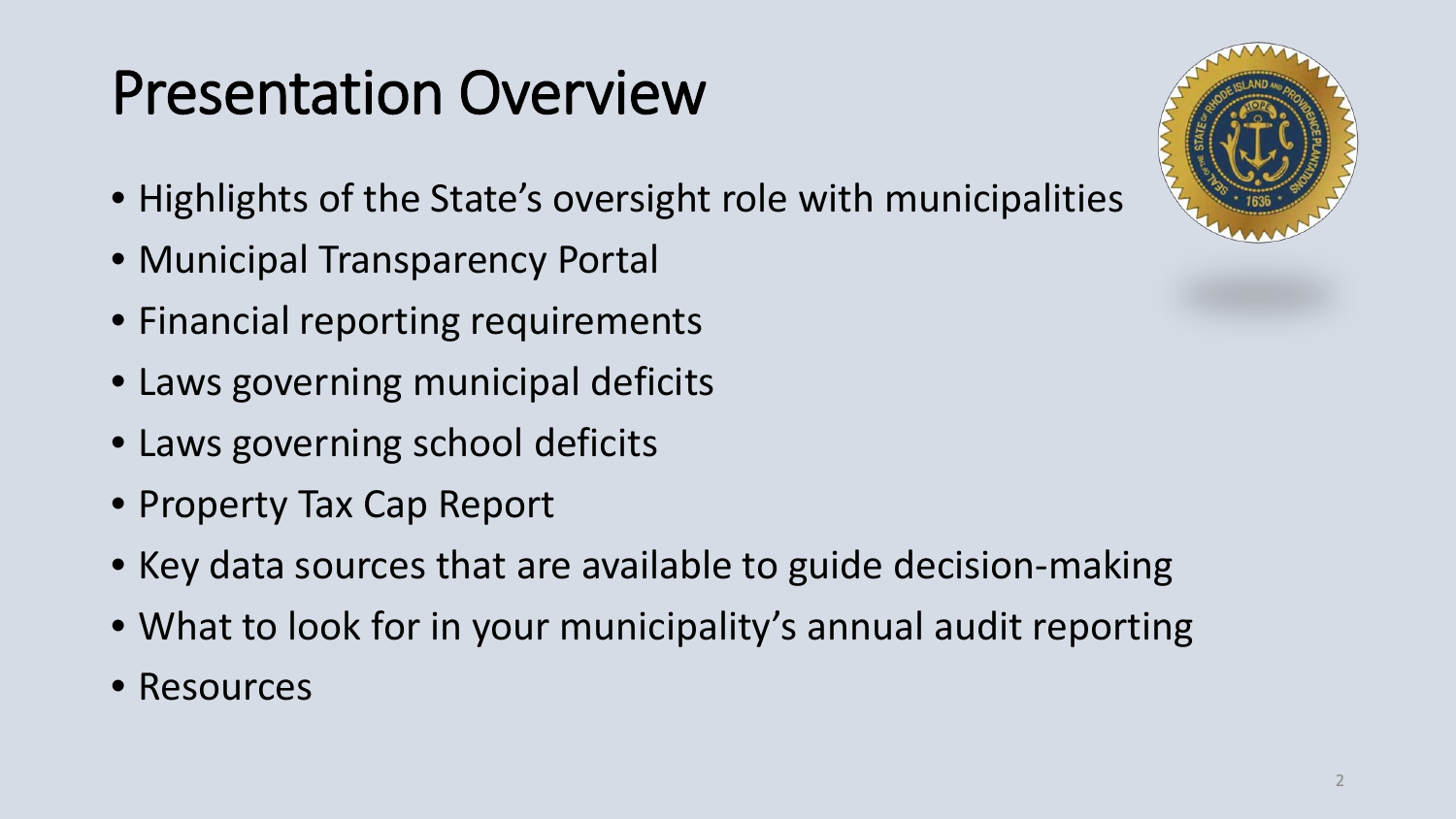### Highlights of the State's oversight role with municipalities

#### Two state agencies have oversight responsibilities:

- Division of Municipal Finance Department of Revenue
- Office of the Auditor General

#### *Oversight areas include:*

- Property Tax Levy and Property Tax Cap compliance
- Budget to actual reporting and monitoring
- Deficit reduction plans and monitoring
- Annual audit monitoring
	- Approval of auditor selection
	- Receipt and review of audit reports and related communications
- Municipal Transparency Portal submissions
- Pension and OPEB plan funding and contributions
- Technical assistance

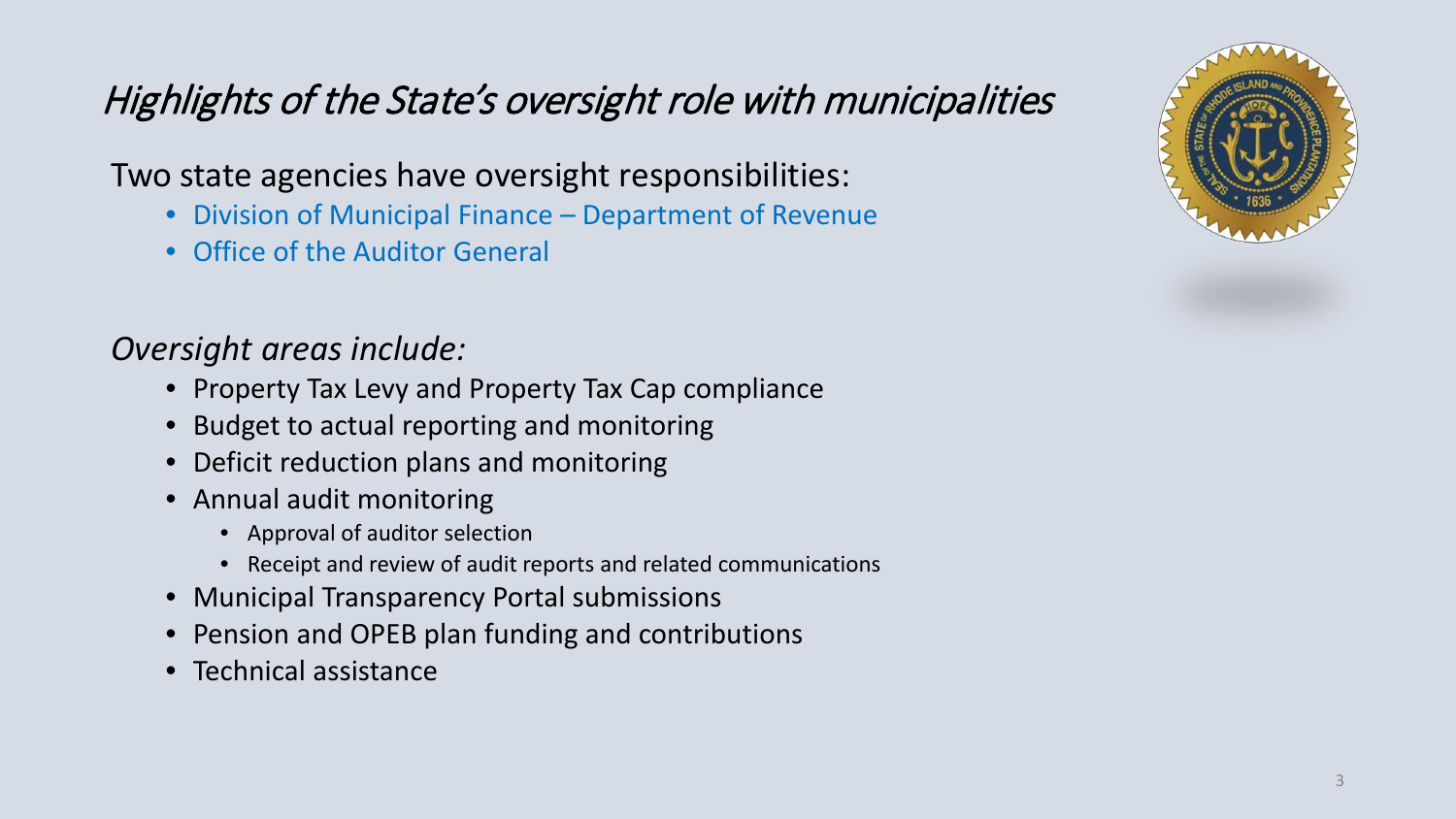# Municipal Transparency Portal

### • Objectives:

- Improve reporting and formats
- Unify required financial reports
- Streamline process
- Meaningful comparisons
- Central data location
- Online availability

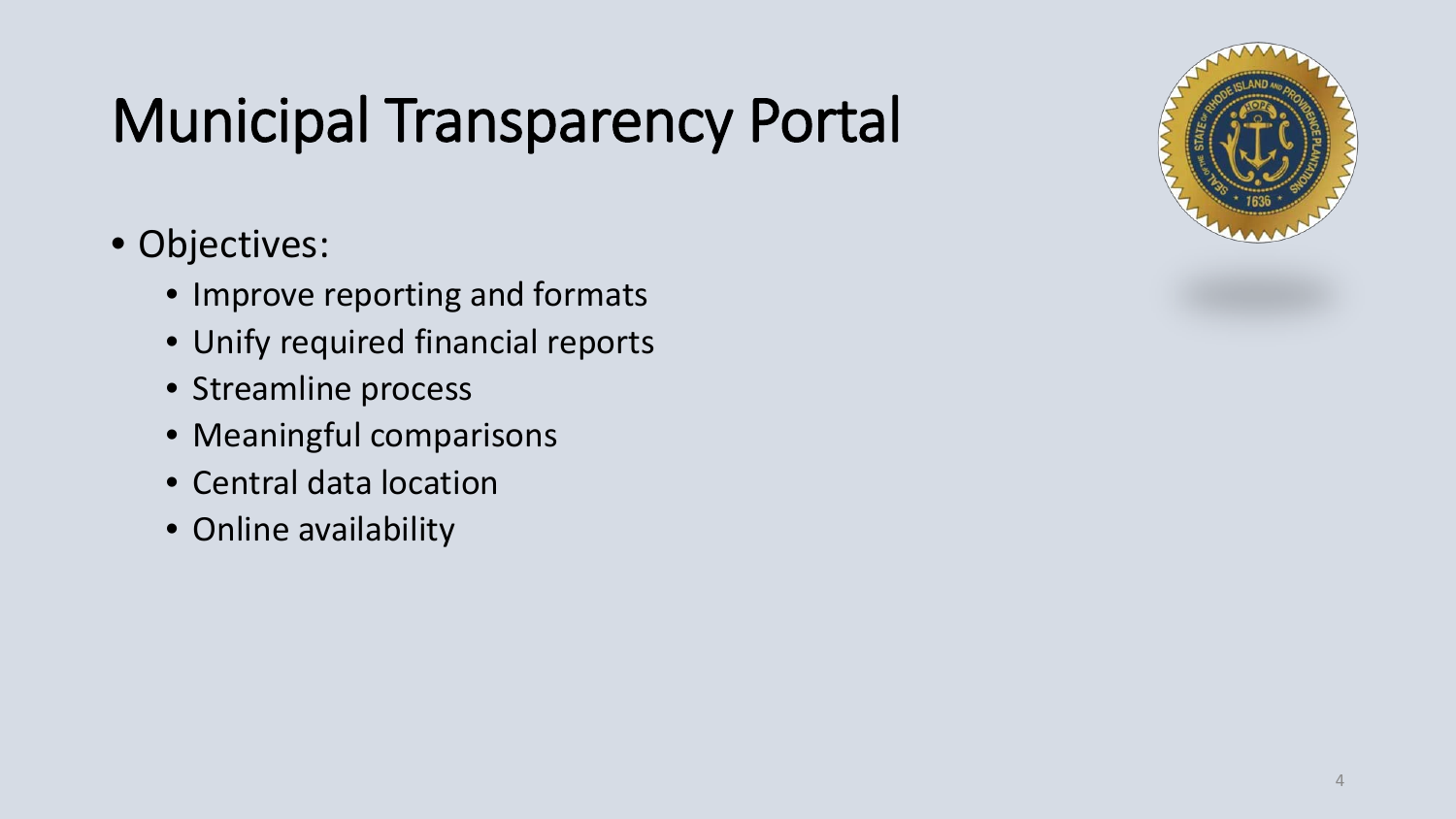# Municipal Transparency Portal Phase Map

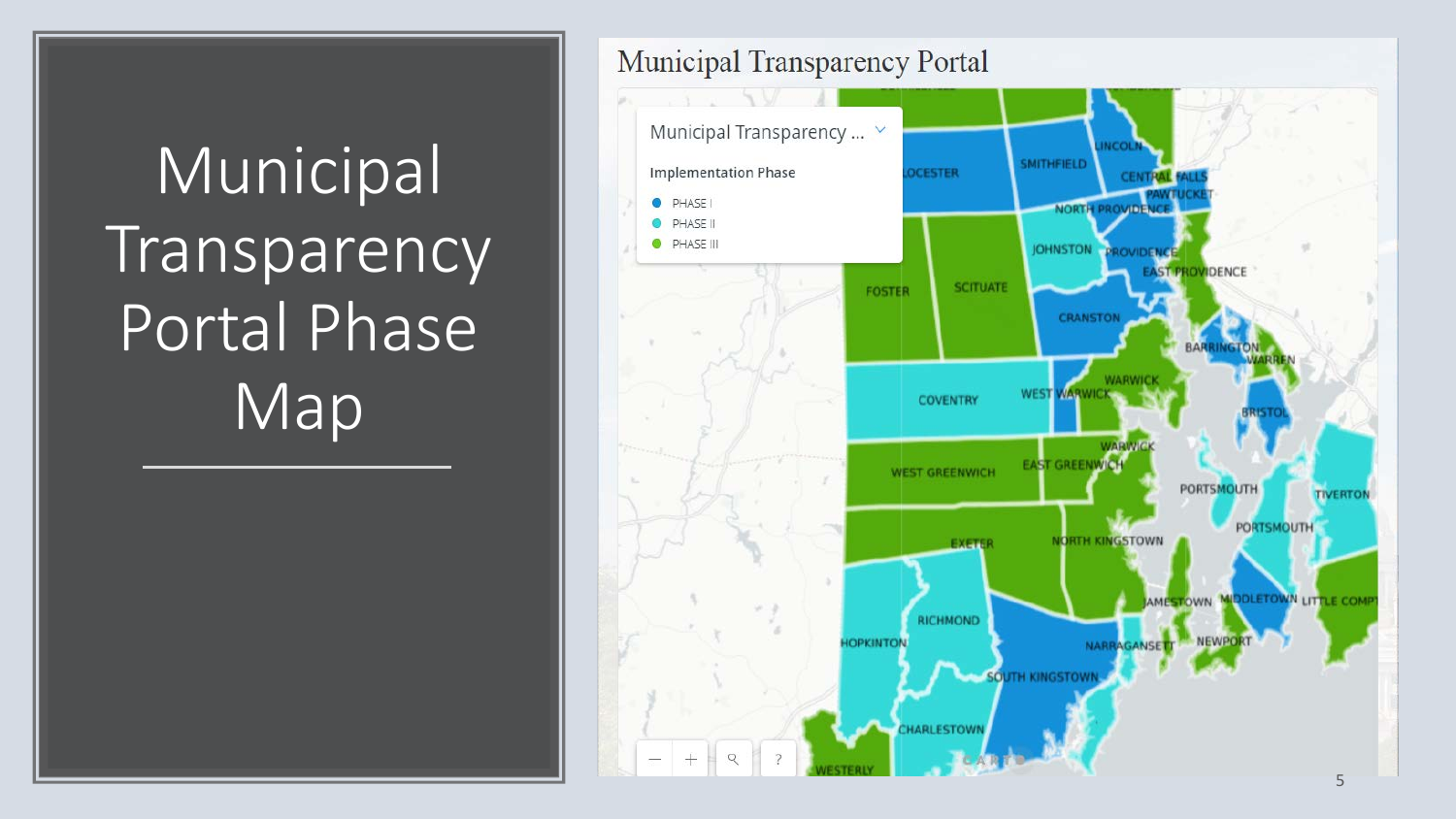# Municipal Transparency Portal



| <b>Fiscal</b> | Reports               |            |                 |                 |            |                   |                  |            |                   |                              |            |            |  |
|---------------|-----------------------|------------|-----------------|-----------------|------------|-------------------|------------------|------------|-------------------|------------------------------|------------|------------|--|
| Year          | Adopted budget survey |            |                 | 5-year forecast |            |                   | Budget-to-actual |            |                   | <b>Municipal Data Report</b> |            |            |  |
|               | $(44-35-10(b))$       |            | $(44-35-10(c))$ |                 |            | $(45-12-22.2(b))$ |                  |            | $(45-12-22.2(c))$ |                              |            |            |  |
|               | <b>Phase I</b>        | Phase II   | Phase III       | Phase I         | Phase II   | Phase III         | Phase I          | Phase II   | Phase III         | <b>Phase I</b>               | Phase II   | Phase III  |  |
| 2016          | Old <sup>1</sup>      | Old        | Old             | Old             | Old        | Old               | Old              | Old        | Old               | New <sup>2</sup>             | Old        | Old        |  |
| 2017          | Old                   | Old        | Old             | Old             | Old        | Old               | Old              | Old        | Old               | <b>New</b>                   | <b>New</b> | Old        |  |
| 2018          | <b>New</b>            | Old        | Old             | <b>New</b>      | Old        | Old               | <b>New</b>       | Old        | Old               | <b>New</b>                   | <b>New</b> | <b>New</b> |  |
| 2019          | <b>New</b>            | <b>New</b> | Old             | <b>New</b>      | <b>New</b> | Old               | <b>New</b>       | <b>New</b> | Old               | <b>New</b>                   | <b>New</b> | <b>New</b> |  |
| 2020          | <b>New</b>            | <b>New</b> | <b>New</b>      | <b>New</b>      | <b>New</b> | <b>New</b>        | <b>New</b>       | <b>New</b> | <b>New</b>        | <b>New</b>                   | <b>New</b> | <b>New</b> |  |

1 "Old" format reporting is utilized by all municipalities until they are fully phased into the "new" format of reporting. The "old" format of reporting is only available in PDF and is not presented with a searchable dataset.

 $|^2$  "New" format of reporting utilizes the data collection form MTP-1 and data is available for all reports in both a pdf and a searchable dataset.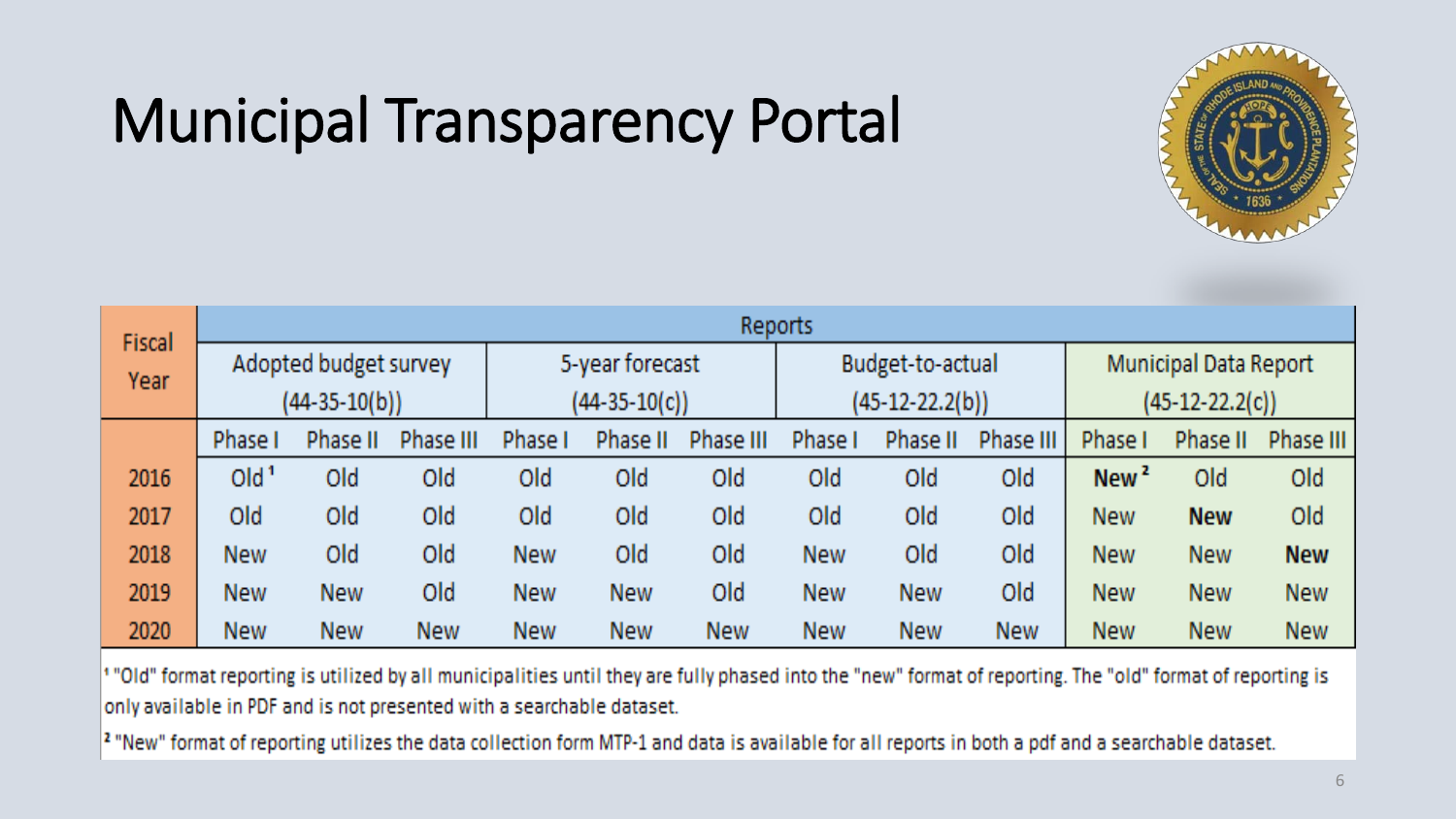# Financial Reporting Requirements

- Budget-to-Actual Reports, RIGL 45-12-22.2
	- Due  $25<sup>th</sup>$  day after the end of each quarter
	- No reporting requirement for the first quarter
	- Available on the online Municipal Transparency Portal and the municipality's website
- Adopted Budget Survey, RIGL 44-35-10(b)
	- Due 30<sup>th</sup> day after the annual budget has been adopted
	- Available on the online Municipal Transparency Portal and the municipality's website
- Five-Year Forecast, RIGL 44-35-10(c)
	- Due within 30 days of final action
	- Available on the online Municipal Transparency Portal and the municipality's website
- Municipal Data Report, RIGL 45-12-22.2(c)
	- Part of the municipalities' annual audited financial statements
	- To ensure timely audit submission, Municipal Data Report to be submitted by November 30<sup>th</sup> for most municipalities
	- Available on the online Municipal Transparency Portal, municipality's website, and final audit for municipality

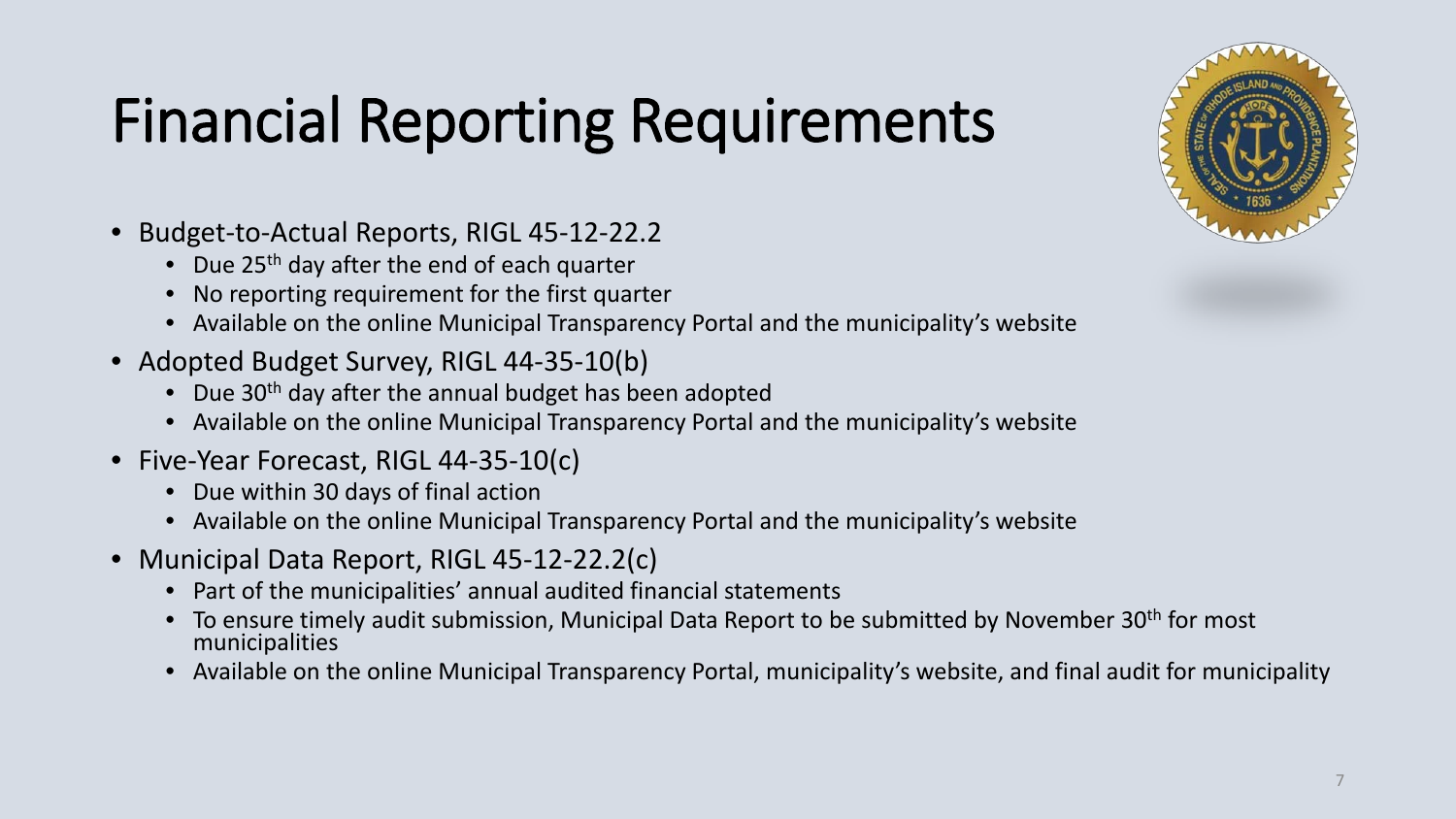

# Occurrence of Deficits - Municipal

**Projected Current Year Deficits**

- *Budget to Actual Report, RIGL* **45-12-22.2 (e)**
	- If deficit occurs "on or before the last day of the month succeeding the close of the fiscal quarter in which budget-to-actual financial information is required":
		- Prepared by CFO and submitted to DMF
		- Corrective Action Plan will be signed and submitted by CEO to DMF, OAG and RIDE, inclusive of legal opinion and does not exempt the municipality from following § 16-2-11
		- If Corrective Action Plan is found to be insufficient and/or fails to address the financial condition of the municipality, DMF can elect to pursue remedies outlined in § 45-12-22.7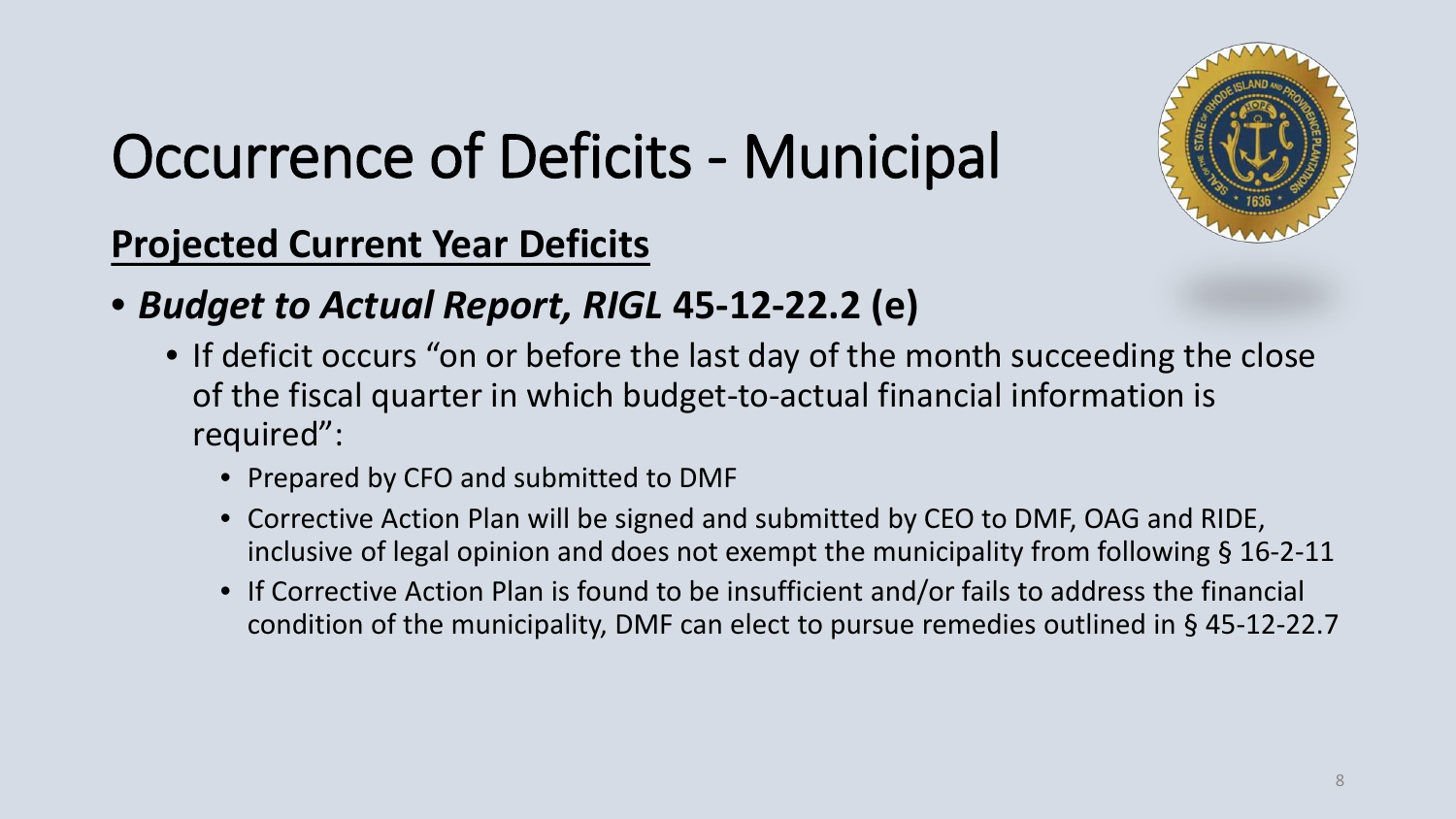# Occurrence of Deficits - Municipal



### **Year End Deficits, RIGL 45-12-22.3 (a)**

- If it is likely that deficit occurs at the end of any fiscal year, the municipality must notify OAG and DMF within 30 days of discovery
	- Once deficit is discovered OAG and DMF must be notified
	- Deficit Reduction Plan is prepared by the CFO and submitted to OAG
	- Plan to eliminate deficit amortized over no more than 5 years
	- Must be approved by OAG
	- If OAG finds deficit reduction plan insufficient, it can pursue remedies under § 45-12- 22.7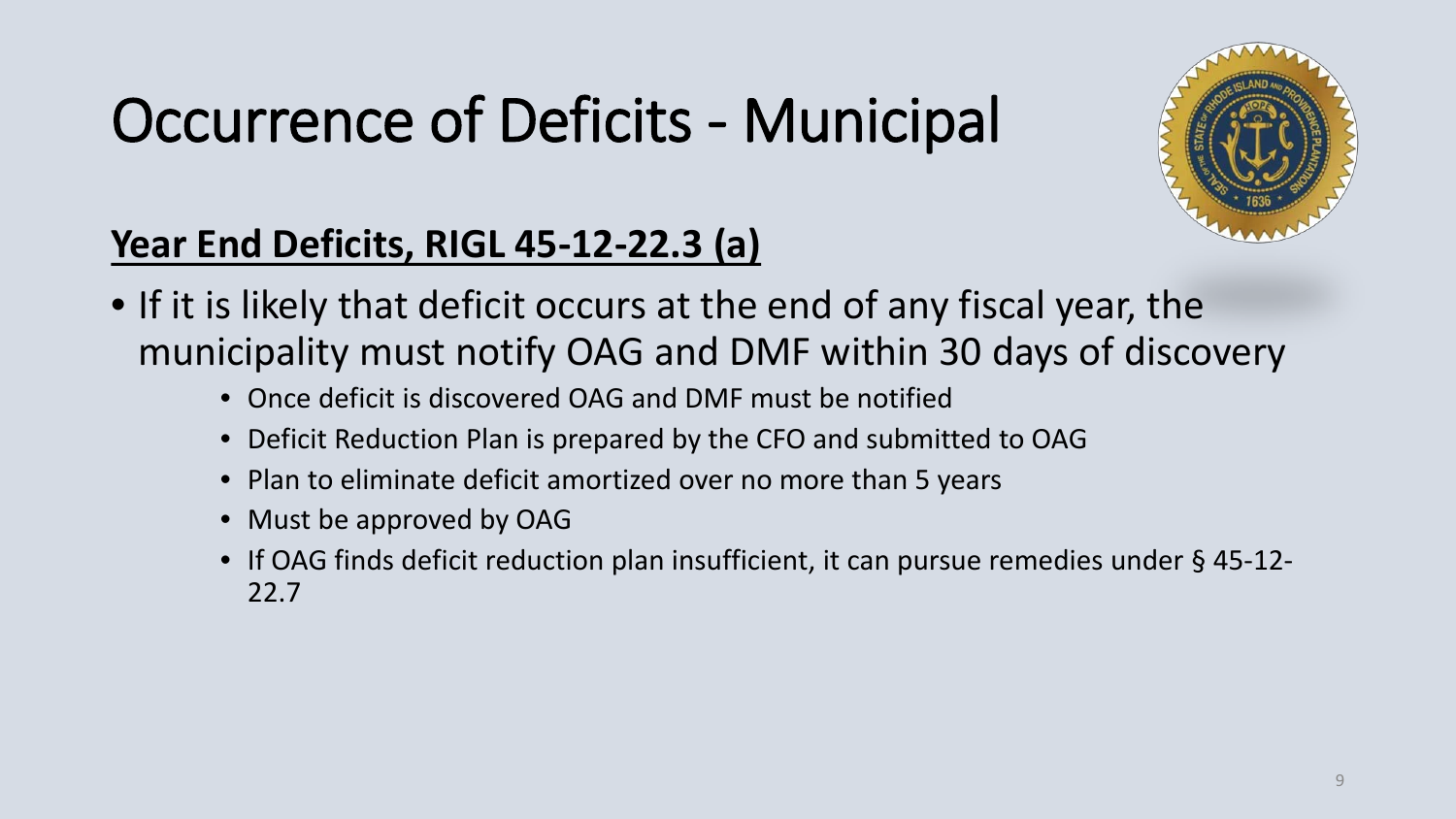

# Occurrence of Deficits - Schools

**Projected Current Year Deficits**

- **§ 16-2-9 (Powers of the School Committee)**
	- If projected current year deficit occurs, a written plan for corrective actions will be submitted in writing from the school committee to the town/city council and CEO within 5 working days of discovery outlining the shortfall.
	- Plan will also be submitted to DMF and OAG and approved by OAG

#### • **§ 16-2-11 (Powers of the School Superintendent)**

• If projected current year deficit occurs, once known, a recommendation from the superintendent to the school committee and the shortfall report provided to the CEO with no approval required

#### • **§ 16-3-11** *Regional School Committees*

- If deficit occurs, a written plan for corrective actions will be submitted in writing from the school committee to the town/city council and CEO within 5 working days of discovery outlining the shortfall.
- Plan will also be submitted to DMF and OAG and approved by OAG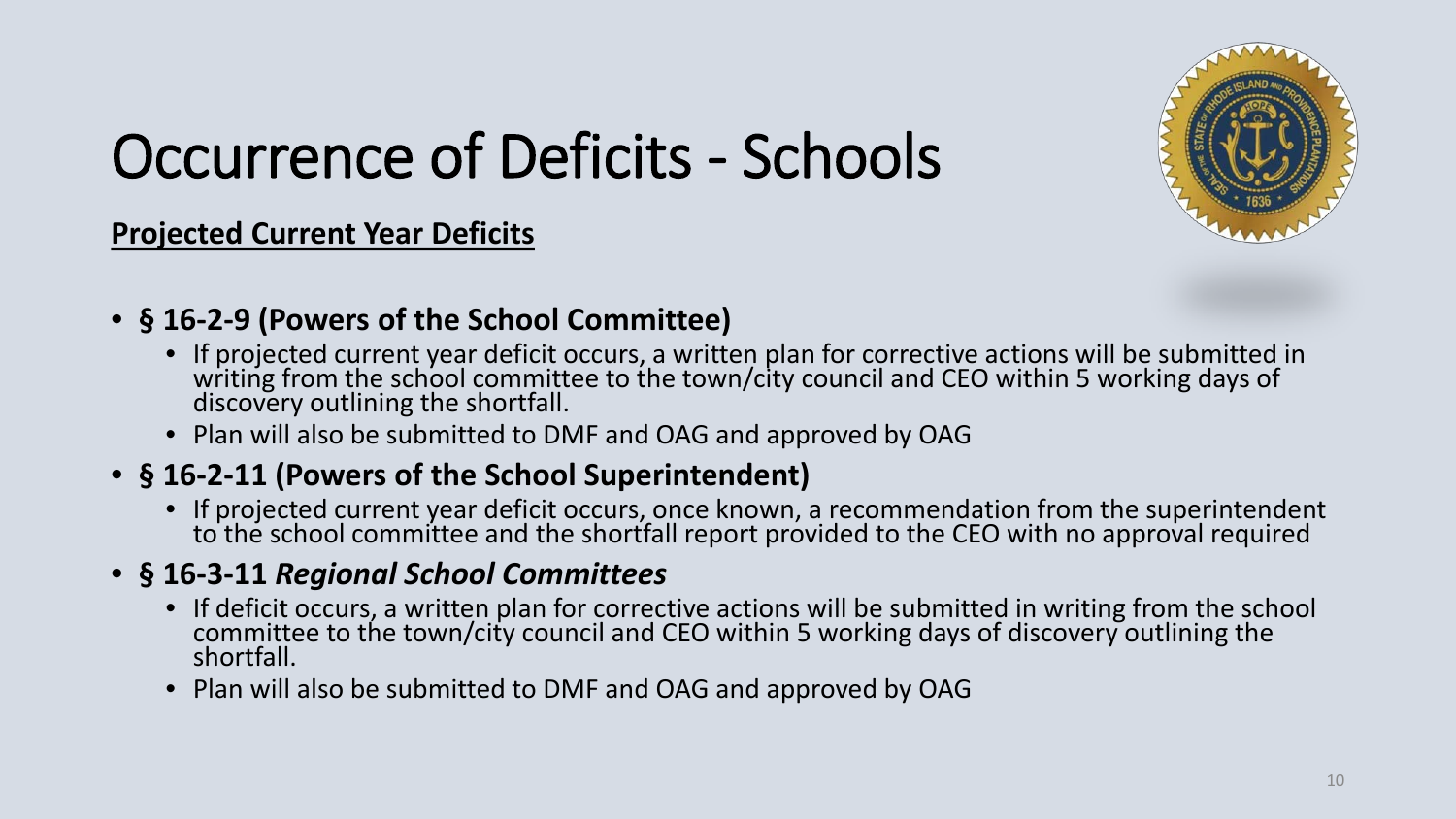# RI Property Tax Cap



- RIGL § 44-5-2 (Maximum Levy) provides for the statutory language governing calculation and reporting of the property tax cap
- Since FY2008 the tax cap maximum has steadily decreased by .25% per year to the current 4.00% maximum
	- FY2008: 5.25%
	- FY2009: 5.00%
	- FY2010: 4.75%
	- FY2011: 4.50%
	- FY2012: 4.25%
	- FY2013 present 4.00%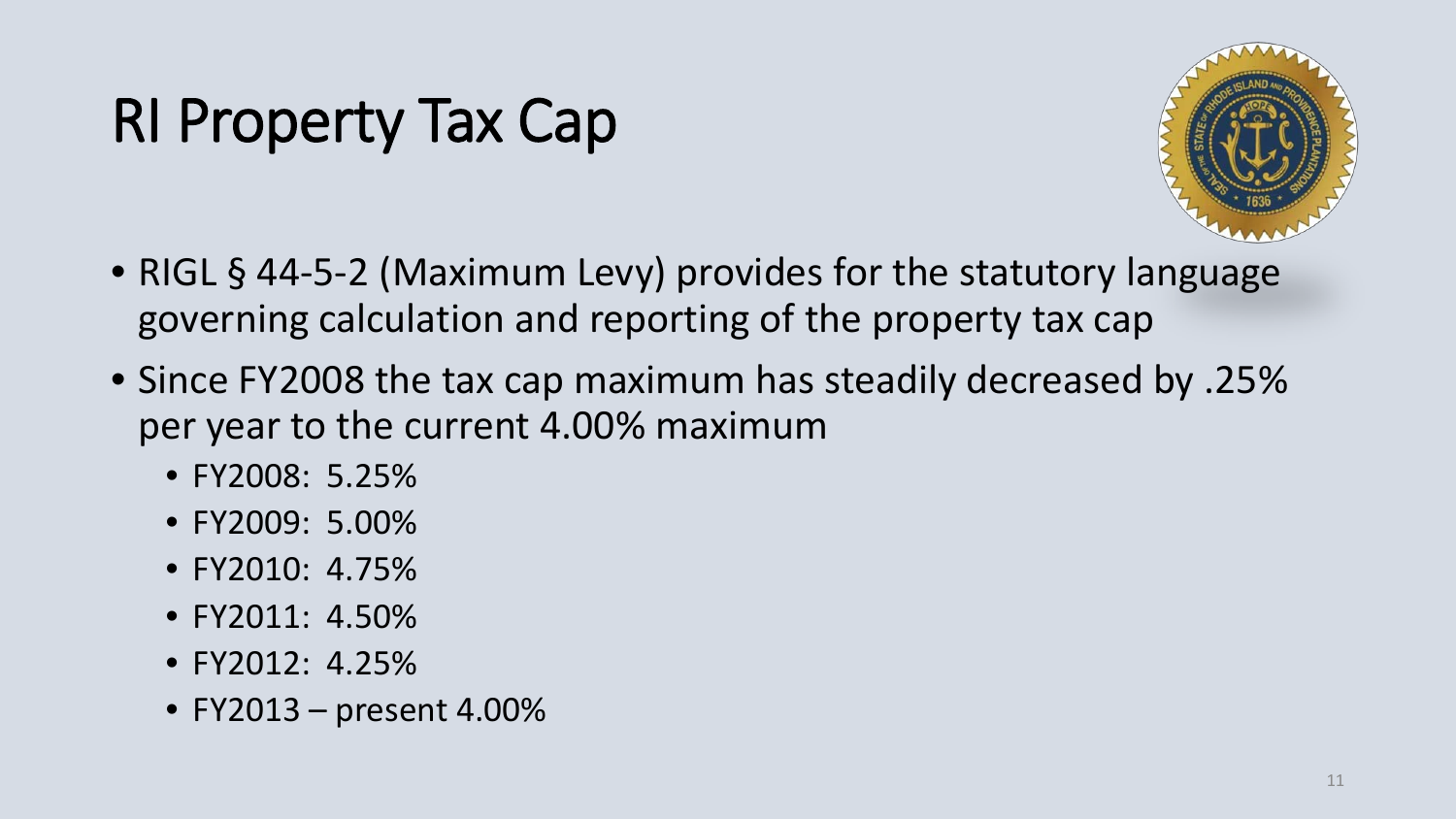# RI Property Tax Cap Exemptions



- (1) The municipality forecasts or experiences a loss in total nonproperty tax revenue, which is certified by DOR
- (2) The municipality experiences or anticipates an emergency situation (certified by OAG), which causes the levy to exceed the cap. Examples include but are not limited to increases in:
	- health insurance costs
	- retirement contributions
	- utility costs
	- *These costs must exceed the previous fiscal year by a percentage greater than 3 times the percentage of the property tax cap*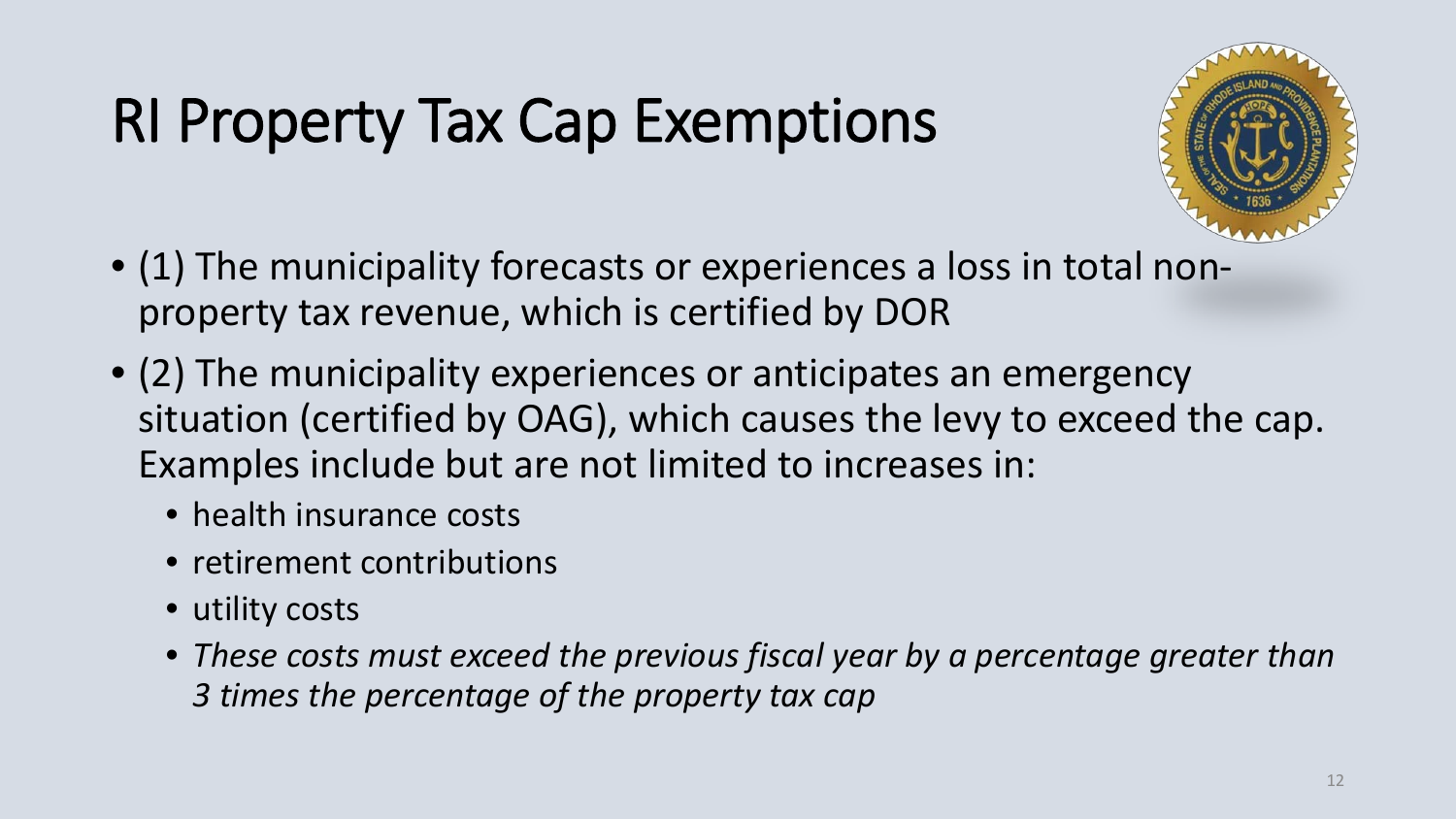# RI Property Tax Cap Exemptions



- (3) The municipality forecasts or experiences an increase in debt service expenditures by an amount greater than a 4% increase as a result of bonded debt issued in a manner consistent with general law or a special act, which is certified by DOR
- (4) The municipality experiences a substantial growth in its tax base as a result of new construction which necessitates either significant infrastructure or school housing expenditures or a significant increase in the need for essential municipal services, which is certified by DOR
- Changes were enacted during the 2017 session
	- Motor vehicle levy no longer included fur purposes of the levy cap calculation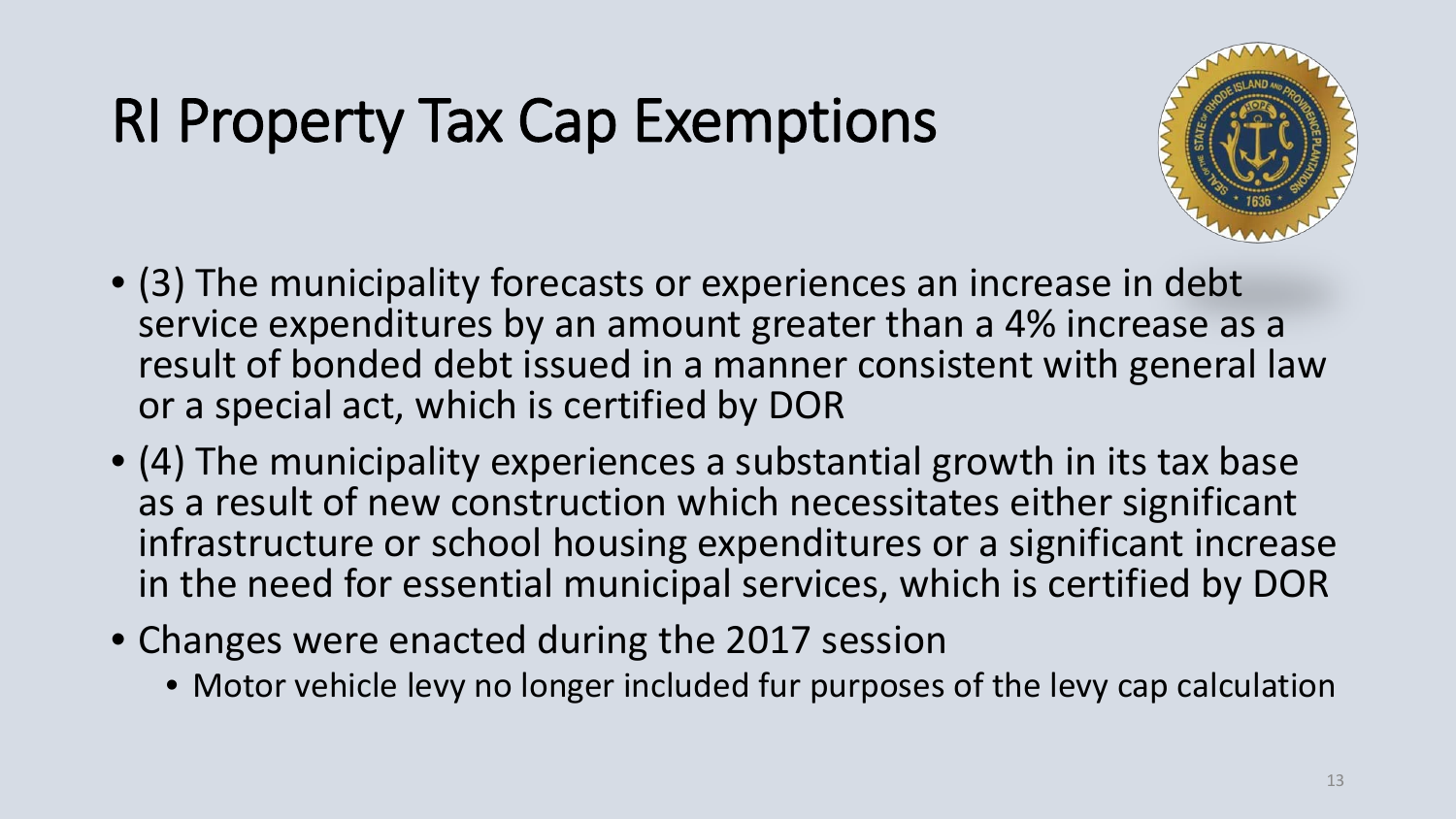### Key data sources to guide decision-making

#### • *Budgets*

- Annual adopted operating budget
- Budget to actual comparison reports
	- Should be presented monthly to council or school committee
	- Submitted quarterly to the State
- Five-year budget projections (identify structural deficits)

### • *Audits and related communications*

- Financial statements
- Independent Auditor's Report on the Financial Statements
- Internal Control and Compliance Findings
- "Single Audit" reporting on administration of federally funded programs
- Presentation to council or school committee at conclusion of audit
- *Data comparisons to other municipalities*
	- Statewide data collection through Municipal Transparency Portal and UCOA (for school data)
- *Actuarial reports - pension and retiree health plans administered by the municipality*

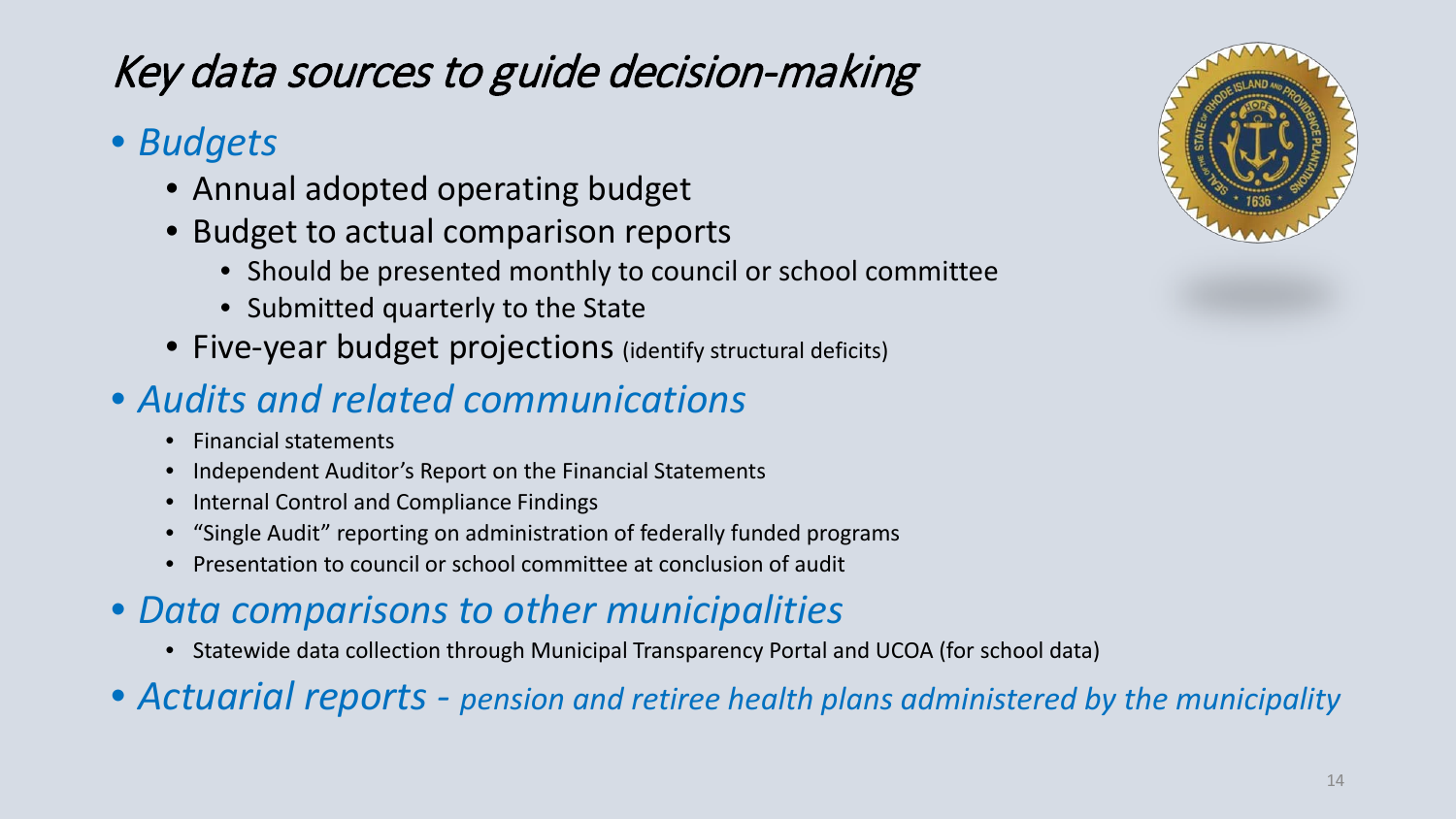### Good budget development and monitoring practices

#### *Budget preparation*

- What activities are included/excluded from the budget?
- Is good comparative data available for prior periods to assess prior experience and trends?
- Are unusual increases/decreases sufficiently explained?
- Is the budget supported by spending down accumulated funds rather than revenues?
- Does the budget include sufficient resources to avoid deferred maintenance issues?
- Personnel costs (including benefits e.g., healthcare, pensions etc.) are typically the largest component of the budget – is there a personnel supplement that details salary and benefit costs by position?
- Does the budget include full funding of actuarially determined contributions to pension and retiree healthcare plans?

#### *Budget monitoring*

- Assess how the projections in budget to actual comparison reports are prepared
- Inquire when budget to actual comparison reports are not provided or available
- Review the budget to actual comparison schedule which is included in the annual audit report.

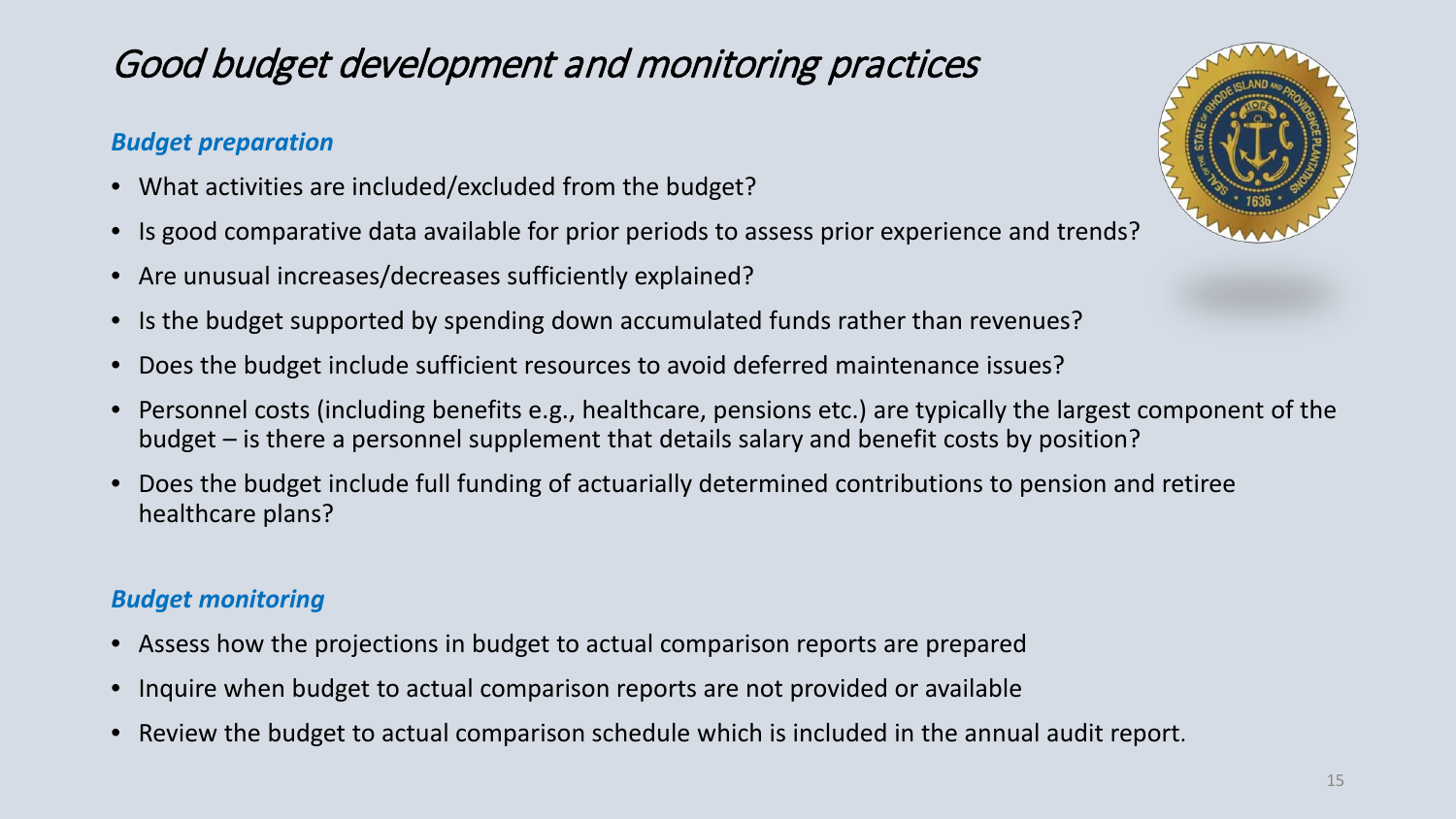# Resources for Data comparisons

- Municipal Transparency Portal (MTP) all communities will have reported once the fiscal 2018 audits are complete
- Rhode Island Department of Education (RIDE) Uniform Chart of Accounts Data (UCOA)
	- detailed financial data is collected from every school district and uploaded to RIDE and made available through a website to allow comparison among school districts
	- UCOA data is the base data used for the school portion of MTP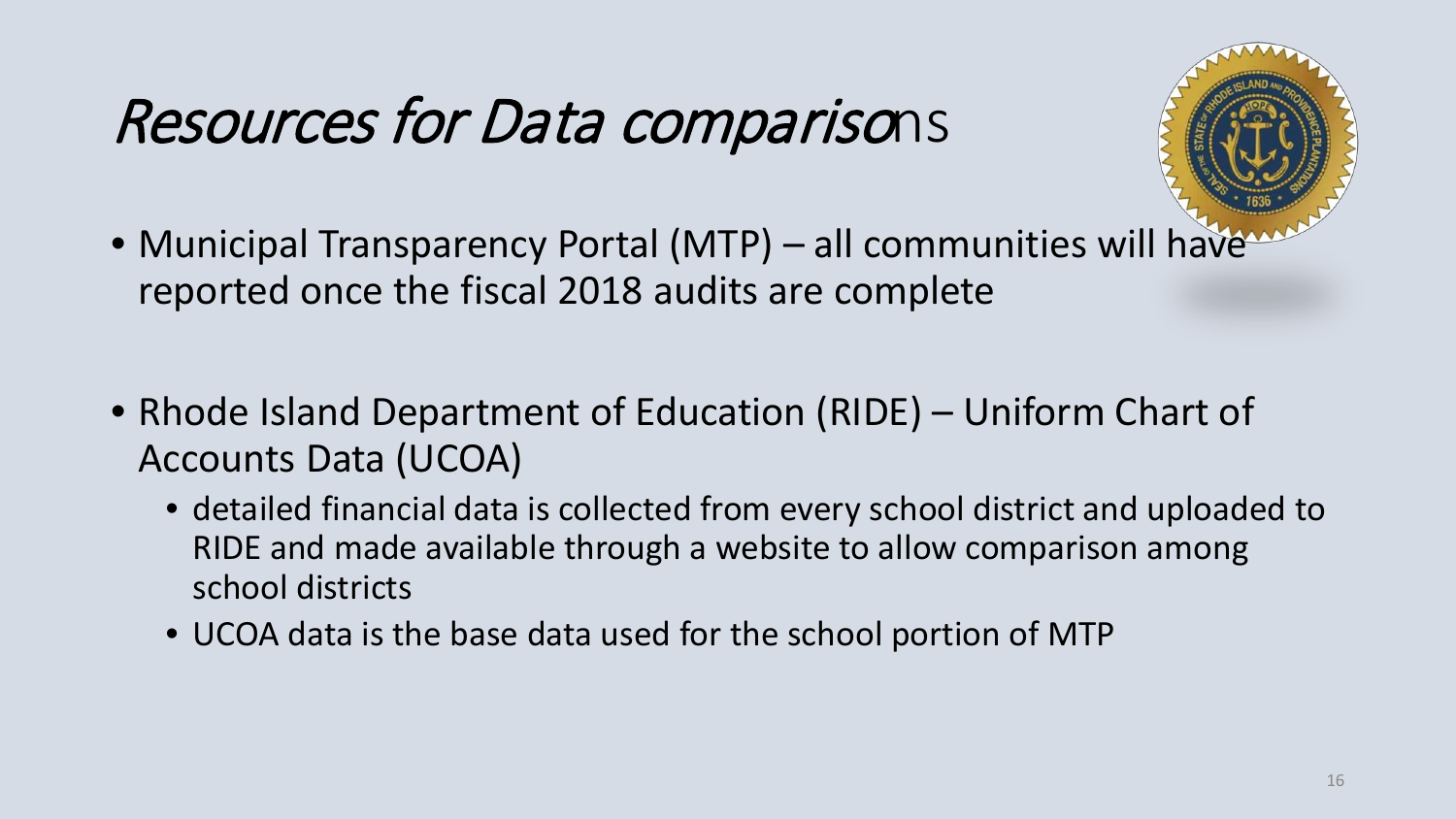#### *Quick overview of audit terminology:*

- *GAAP – generally accepted accounting principles*
- *GASB – accounting standard setting body for governmental entities – defines GAAP*
- *"clean" or unmodified audit opinion*
- *Material weaknesses or significant deficiencies in internal control – required communications by the auditor of internal control issues*
- *Fund level financial statements vs. government-wide financial statements*
- *Management's Discussion and Analysis – includes explanation of significant operating results and comparison to prior year*
- *Notes to the financial statements*

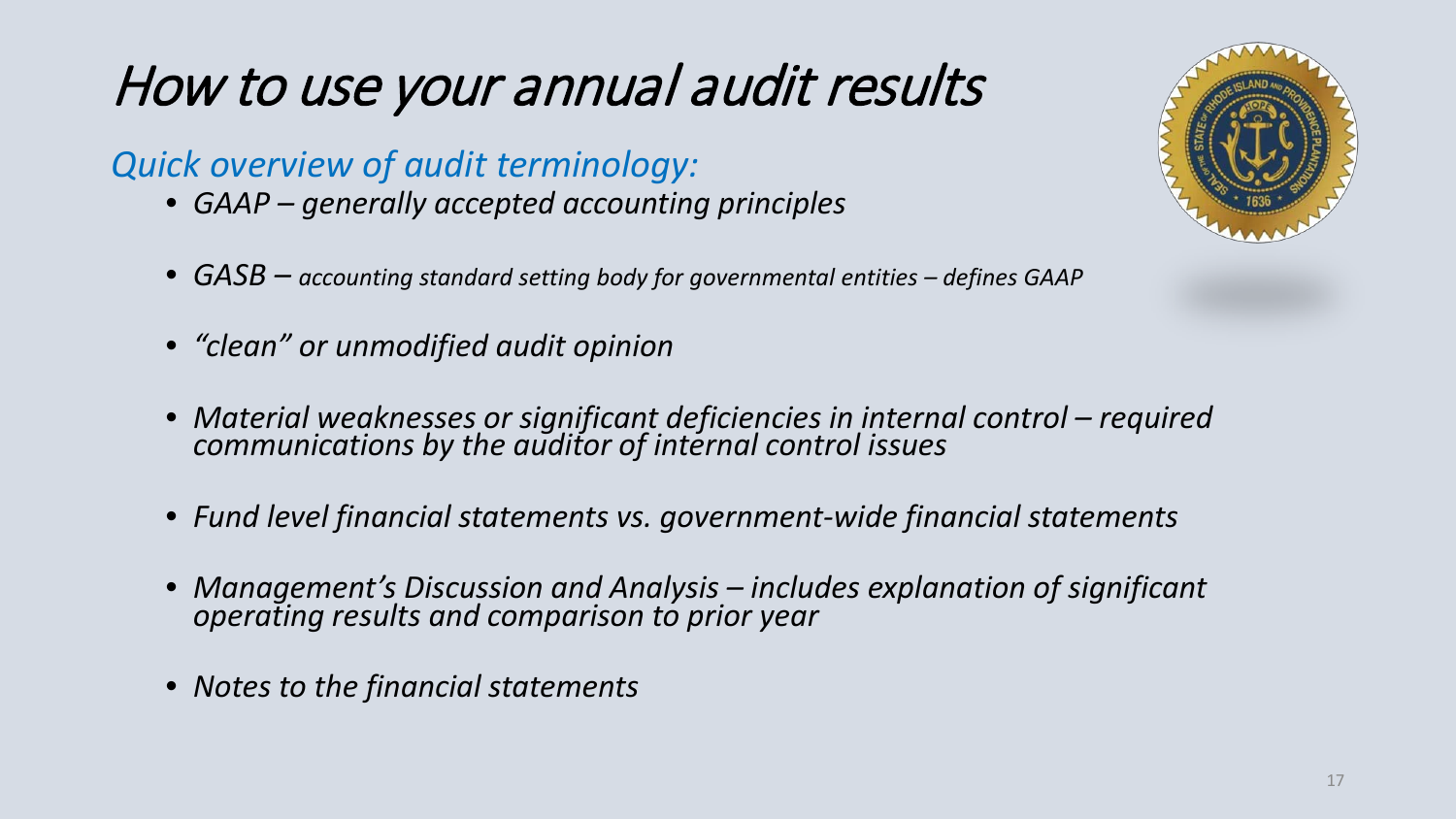

- Annual audits are required by state law and must meet certain requirements – qualifications of auditor and the presentation of the financial statements
- Required to be completed within 6 months of the fiscal year end
- Audit reports include important and relevant information but the volume and complexity of that information can be overwhelming
- However, the annual audit communications can be a very useful in providing independent information on financial condition and to prompt questions of management and the auditor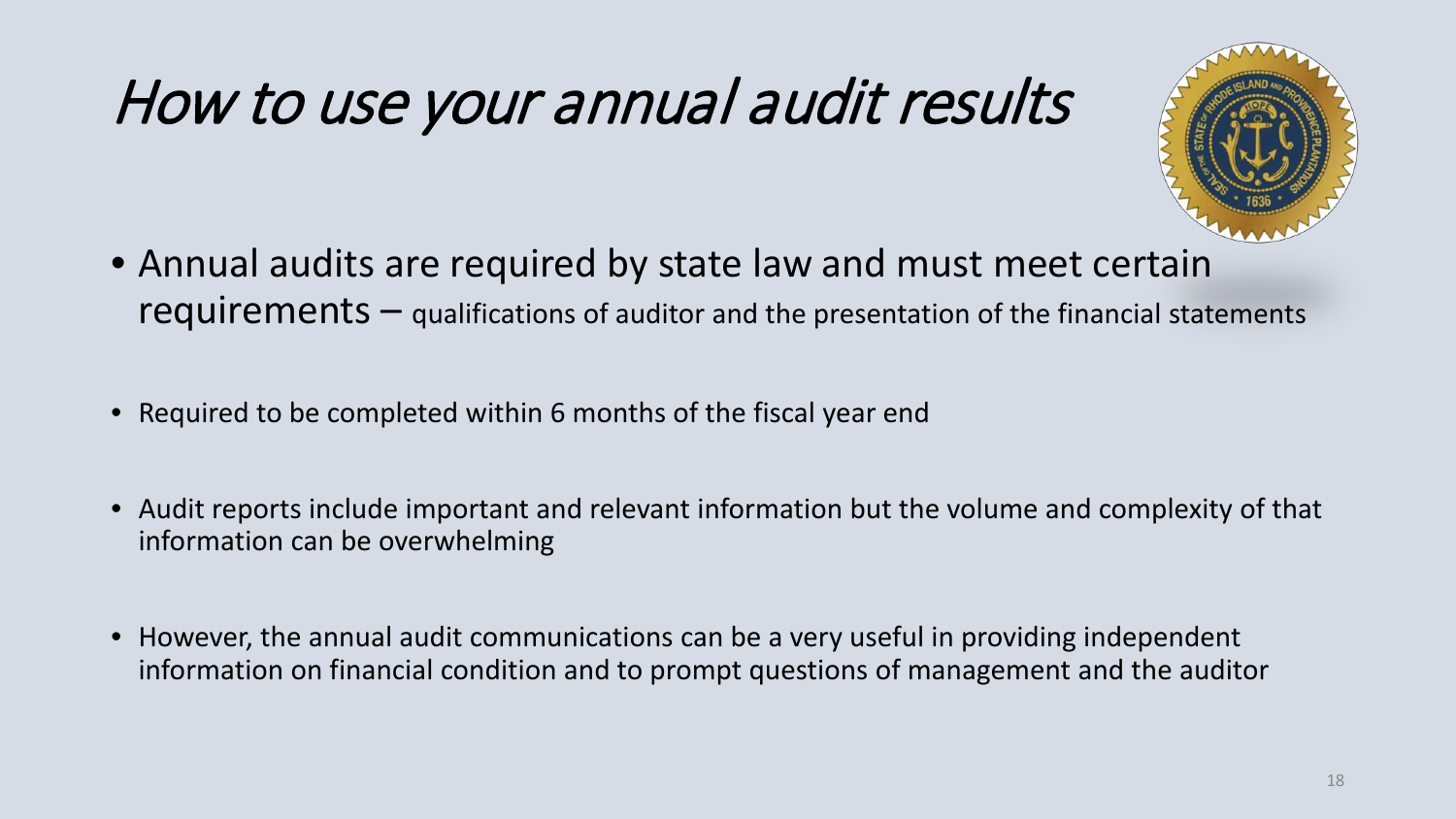*Few will read the entire audit report – however, there is important information you can gather relatively quickly – look at the -*

- *Independent Auditor's Report - "present fairly…. in accordance with GAAP" –*
	- *Emphasis of matters par – the auditor is focusing attention – e.g., new accounting principle*
- *Auditor's report on internal control and compliance – highlight internal control deficiencies and material noncompliance*
- *General fund statements – operating surplus or deficit for the year? – fund balance components – unassigned fund balance?*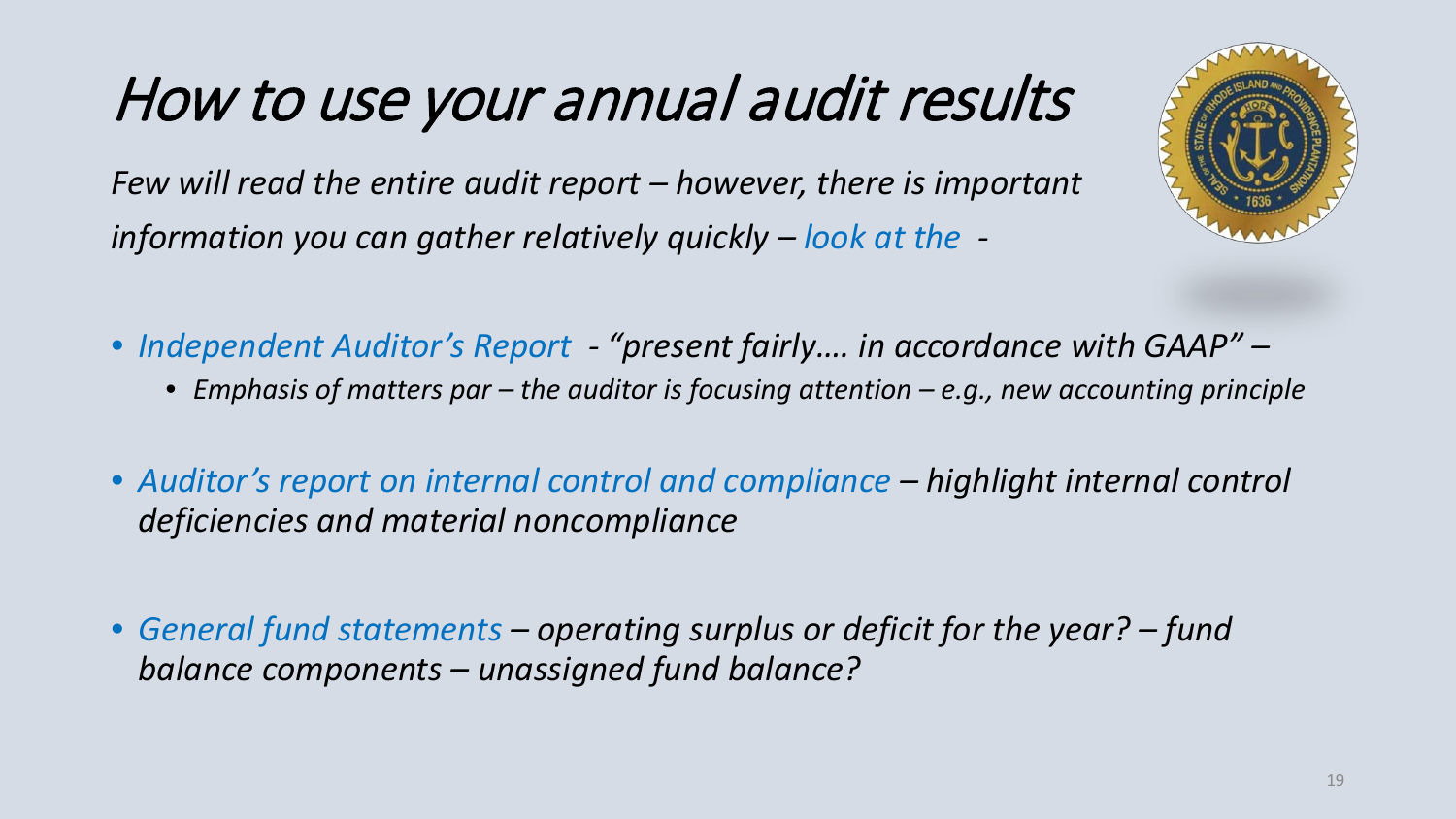- Did the auditors issue a *management letter* which includes recommenda enhance controls over improve financial reporting?
- If the *auditors make a presentation* to the council or school committee at the conclusion on the audit – ask what they think is significant/important etc. and potentially requires attention
- *Are required pension and OPEB contributions being made* there are "required supplementary information" schedules included in the report that disclose the % of contributions actually made during the year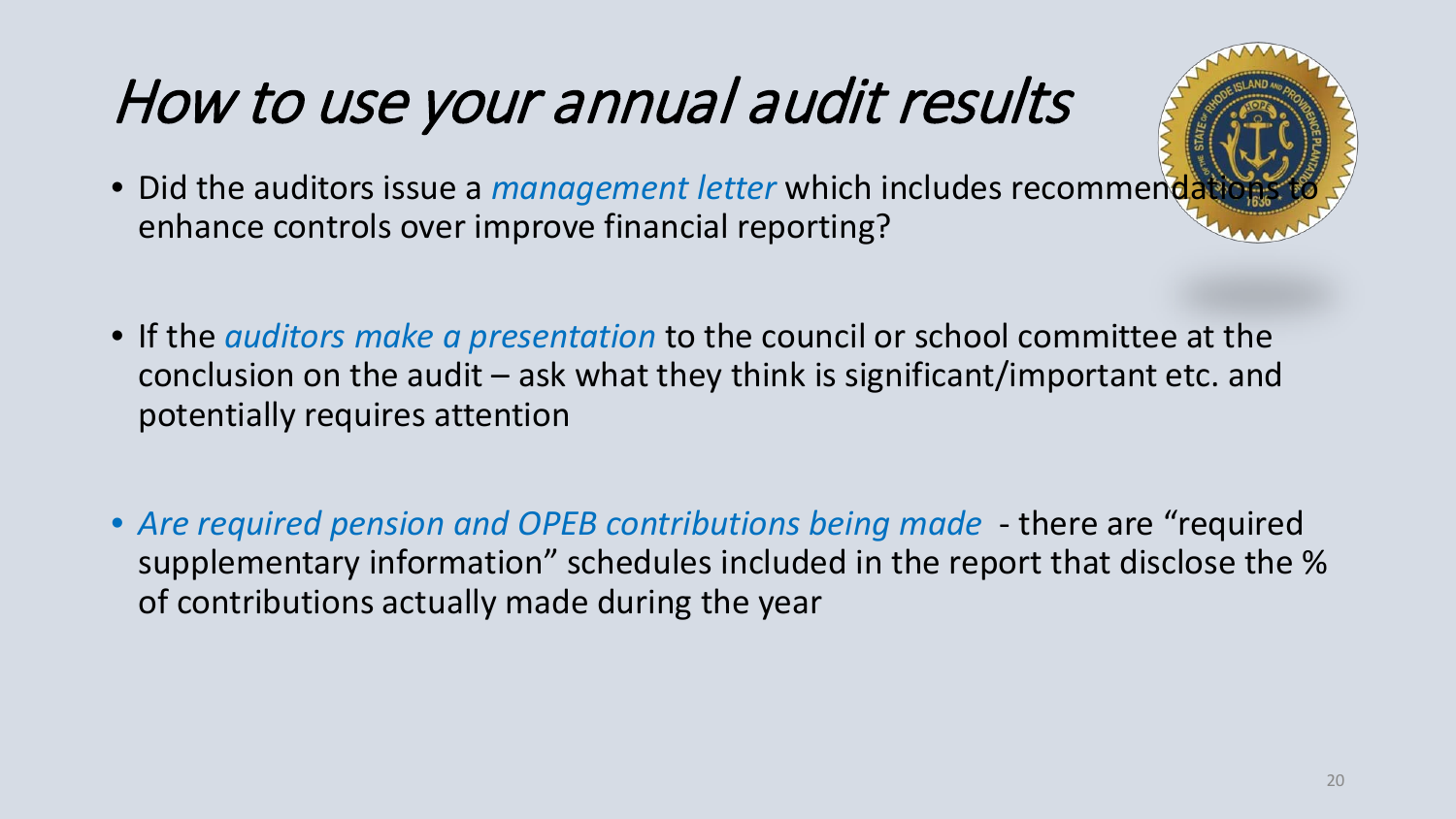

• Read management's discussion and analysis –

provides a high level overview of significant operating results at both the fund level and government-wide level statements including summarized information on capital assets and debt management

Lastly – if you have questions you can reach out to us and we will help you identify the appropriate source of information if available.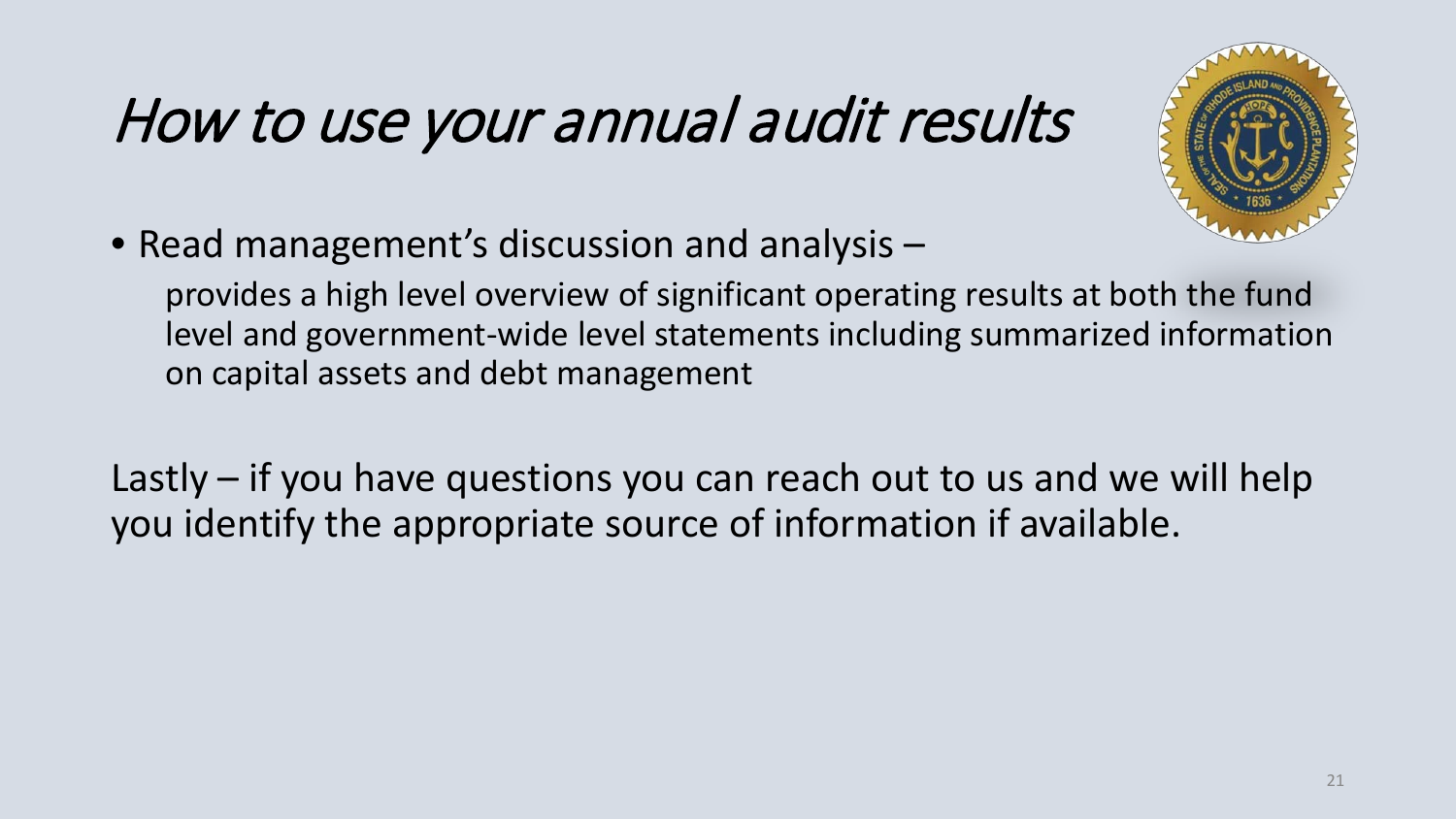## Resources



## • Government Finance Officers Association (GFOA)

gfoa.org

Series of publications for elected officials – good source of information on best practices and relevant guidance

• Governmental Accounting Standards Board (GASB)

gasb.org

Plain language articles can be helpful in understanding some of the newer standards particularly on pensions and OPEB accounting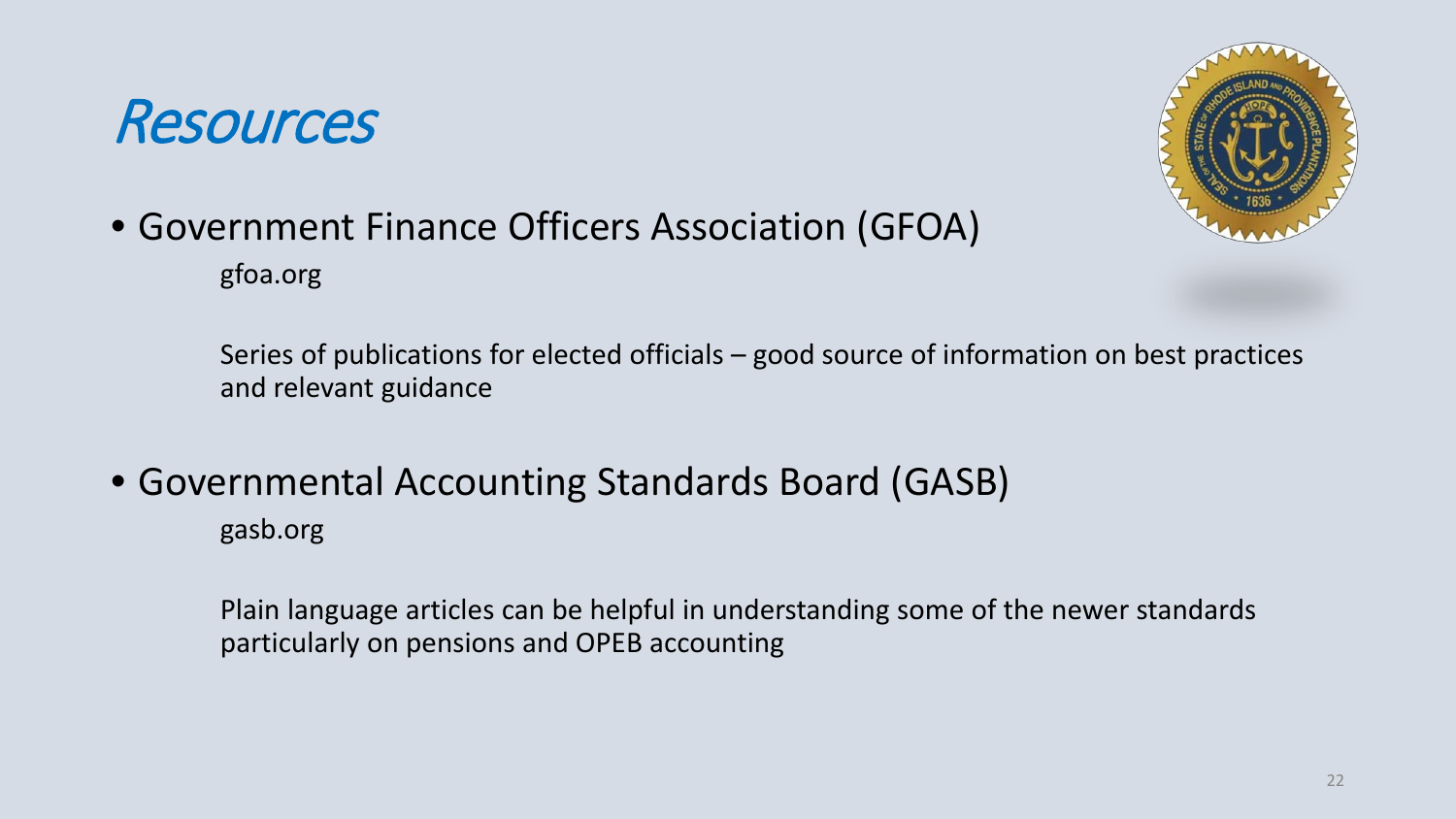## DMF Website

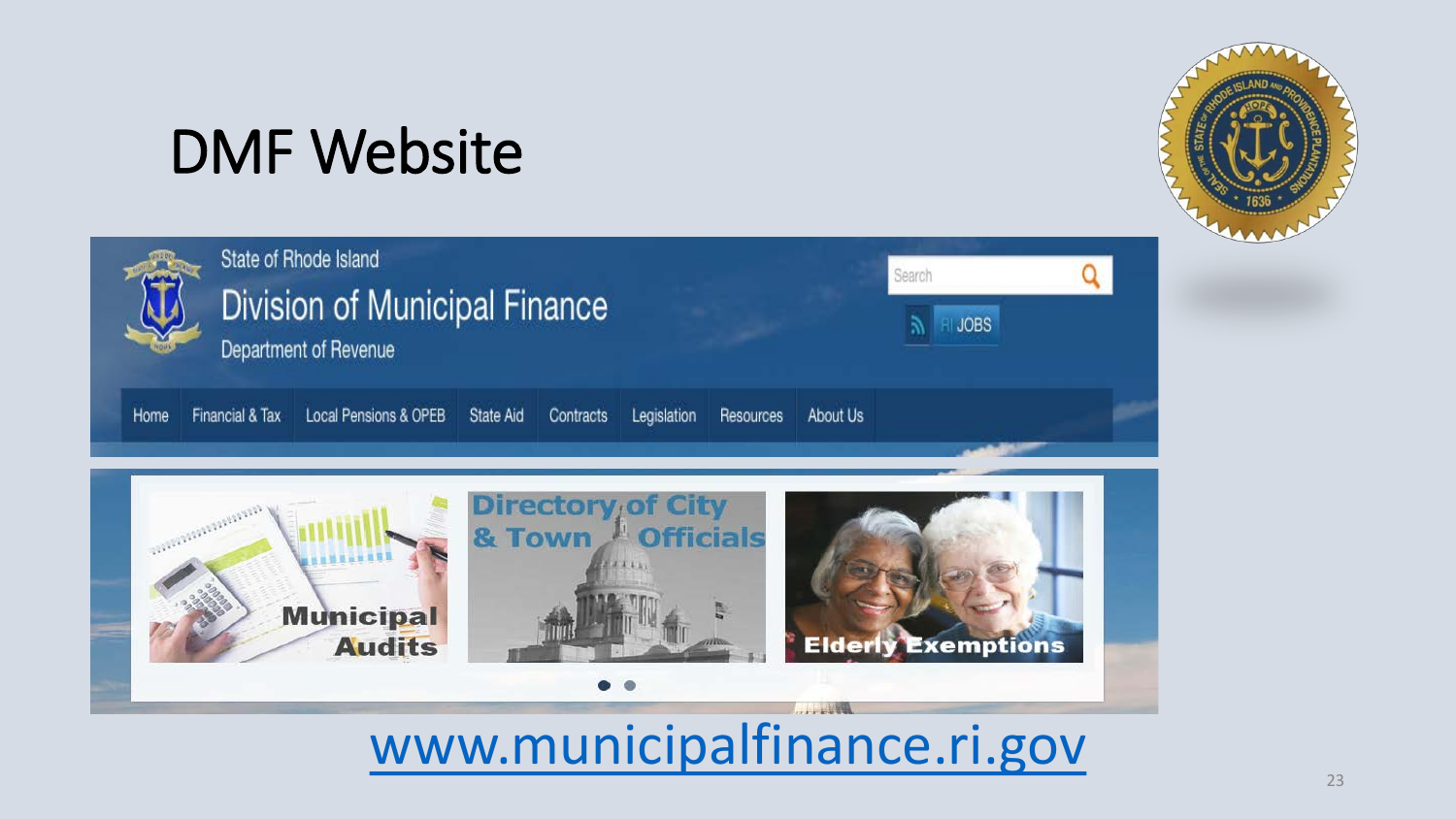## OAG website – oag.ri.gov

| <b>NI.gov</b>                                                            | R.I. Government Agencies   Privacy Policy   Search RI.gov:                                                                                          | Go                                                                     |  |  |  |  |  |
|--------------------------------------------------------------------------|-----------------------------------------------------------------------------------------------------------------------------------------------------|------------------------------------------------------------------------|--|--|--|--|--|
|                                                                          | <b>State of Rhode Island</b><br>Office of the Auditor General                                                                                       |                                                                        |  |  |  |  |  |
| Home                                                                     |                                                                                                                                                     |                                                                        |  |  |  |  |  |
| <b>Mission Statement</b>                                                 | Welcome to the Office of the Auditor General                                                                                                        |                                                                        |  |  |  |  |  |
| About The OAG                                                            |                                                                                                                                                     |                                                                        |  |  |  |  |  |
| <b>Audit Reports</b>                                                     | The Office of the Auditor General (OAG) is the State of<br>Rhode Island's legislative audit agency. We conduct                                      |                                                                        |  |  |  |  |  |
| Preparing For An Audit                                                   | financial and performance audits to provide                                                                                                         |                                                                        |  |  |  |  |  |
| Information For<br>Municipalities                                        | independent and reliable information to the General<br>Assembly on a variety of topics including the State's                                        |                                                                        |  |  |  |  |  |
| Muni-news                                                                | financial condition, its use of federal funds in<br>compliance with federal law and regulations, and                                                |                                                                        |  |  |  |  |  |
| <b>Information for Fire Districts</b>                                    | whether programs are operating efficiently and                                                                                                      |                                                                        |  |  |  |  |  |
| Quasi-Public Entity Audit Bid<br><b>Specifications and</b><br>Procedures | effectively. Our audits also provide valuable<br>recommendations to help auditees improve their<br>operations, enhance program controls, or provide |                                                                        |  |  |  |  |  |
| <b>Access to Public Records</b>                                          | services at a lower cost. Our audit reports enhance the<br>accountability of State government by providing Rhode                                    | Informing the public.<br>Assisting agencies,<br>Improving performance. |  |  |  |  |  |
| Quality Control/Peer Review                                              | Island citizens with objective information on the                                                                                                   |                                                                        |  |  |  |  |  |
| <b>Training Opportunities and</b><br>Registration                        | operations of their State.                                                                                                                          |                                                                        |  |  |  |  |  |
| Directions                                                               |                                                                                                                                                     |                                                                        |  |  |  |  |  |
| Links                                                                    | Site last updated 18 December 2018                                                                                                                  |                                                                        |  |  |  |  |  |
|                                                                          | 33 Broad Street, Suite 201, Providence, Rhode Island 02903-4177<br>Voice 401-222-2435 . Fax 401-222-2111 . Email ag@rioag.gov                       |                                                                        |  |  |  |  |  |
|                                                                          | State of Rhode Island Web Site                                                                                                                      |                                                                        |  |  |  |  |  |
|                                                                          |                                                                                                                                                     |                                                                        |  |  |  |  |  |
|                                                                          | Last modified 12/18/2018 11:57:12                                                                                                                   |                                                                        |  |  |  |  |  |